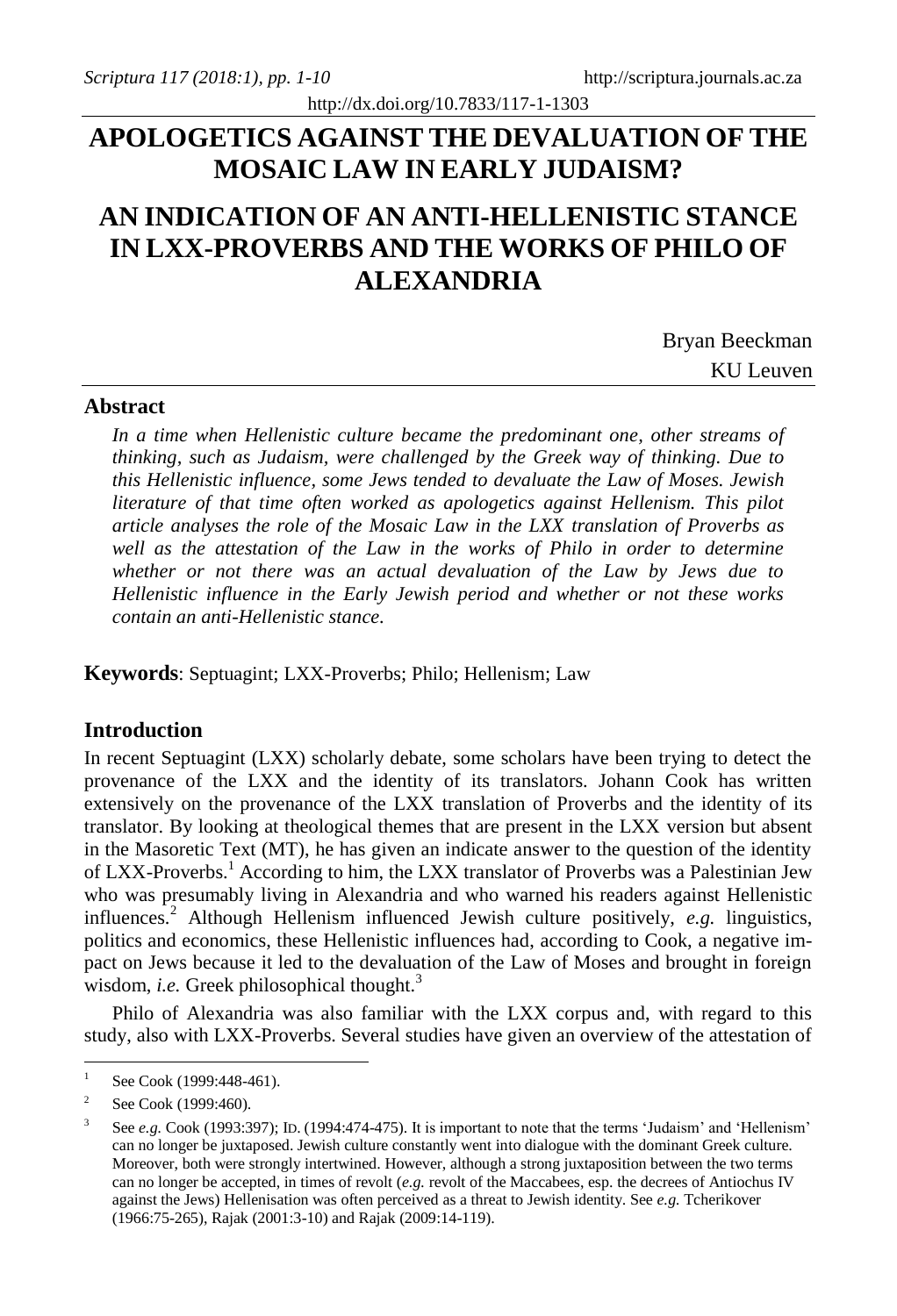$LXX$ -Proverbs in the works of Philo.<sup>4</sup> This study has proven that six clear quotations from LXX-Proverbs are present in Philo's work, *i.e.* Prov. 3,11-12 (= Philo, *Preliminary Studies*, 177), Prov. 14,4 (= Philo, *On Dreams*, 2.144), Prov. 8,22-23 (Philo, *On Drunkeness*, 30- 31), Prov. 3,4; 4,3 en 6,20 (= Philo, *On Drunkenness*, 84).<sup>5</sup> Although the Law is briefly mentioned in these passages, it is important to study the attestation of the Law in Philo's work and compare it to the results found by Cook in LXX-Proverbs. Such a comparison has not been made in scholarship so far. Will the works of Philo also reveal an anti-Hellenistic stance and a plea for the protection of Mosaic Law?

In this preliminary study I will analyse the role of the Mosaic Law in the LXX-translation of Proverbs according to Cook and afterwards I will look at the attestation of the Law in the works of Philo in order to determine whether or not there was an actual devaluation of the Law by Jews due to Hellenistic influence in the Early Jewish period and whether or not these works contain an anti-Hellenistic stance.

## **The Role of the Mosaic Law in LXX-Proverbs**

The LXX-version of Proverbs is commonly accepted to be a free translation.<sup>6</sup> Ilmari Soisalon-Soininen has argued that the LXX translation of Proverbs can be considered of equal linguistic quality as Koine Greek literature.<sup>7</sup> The rather free approach of the LXX translator towards his Hebrew parent text enabled him to insert some ideological and theological nuances in his translation such as the emphasis on God as the sole creator in Prov. 8 and the warning against foreign wisdom in Prov. 2, 5, 6, 7 and  $9<sup>8</sup>$ 

 $\frac{1}{4}$ See Cohen (2007); Steyn (2016:294-322).

<sup>5</sup> See Cohen (2007:157-171); Steyn (2016:297-301). Gert Steyn does not include Prov. 8:22-23 and 6,20 in his analysis.

<sup>&</sup>lt;sup>6</sup> The translation technique of LXX-Proverbs has been studied by multiple scholars using different approaches to characterise the translation technique of the LXX translator. Bénédicte Lemmelijn makes a distinction between two different approaches that have been developed to study the translation technique of the LXX translators: the quantitative and the qualitative approach (see Lemmelijn, 2001:43-63). The former has been introduced by James Barr in his work *The Typology of Literalism in Ancient Biblical Translations* and takes different aspects of literalness as a starting point (see Barr, 1979). This approach has been further developed by Emanuel Tov who analysed the degree of literalness by means of statistics and computer data using the *CATSS* database (see Tov & Wright, 1985). The second approach, the qualitative approach, has been developed by the Finnish Helsinki school, *i.a.* Ilmari Soisalon-Soininen, Raija Sollamo, Seppo Sipilä and Anneli Aejmelaeus. This approach looks at the freedom of the translator and the quality of the Greek language by studying the rendering of Hebrew grammatical features into Greek (see Lemmelijn, 2001:54-55) and by means of example: Sollamo (1979), Soisalon-Soininen (1987), Aejmelaeus (2007)). Beside these two approaches, and in line with the qualitative approach, Bénédicte Lemmelijn and Hans Ausloos have developed a new approach: the so-called 'content- and context-related approach' (see Ausloos & Lemmelijn, 2014). This approach studies the rendering of content- and context-related criteria such as Hebrew *hapax legomena*, Hebrew wordplay in the context of parallelisms and Hebrew wordplay in the context of aetiologies. These criteria confronted the translator with a difficult situation in which he was forced to make a specific choice of rendering. By looking at these isolated cases, one can characterise the translation technique the LXX translators applied to translate their Hebrew *Vorlage* (see Ausloos & Lemmelijn, 2010 and Lemmelijn, 2014:137). All three approaches, *i.e.* quantitative, qualitative and the content- and context-related approach, characterise LXX-Proverbs as a free translation on the basis of their own specific analyses. Moreover, the content- and content-related approach characterises the LXX-translator as a free and creative translator who remained faithful to his Hebrew *Vorlage* (see Lemmelijn, 2014:148 and Beeckman, 2017:588). On the faithfulness of a translation see *e.g.* Aejmelaeus (2007:278) and Ausloos & Lemmelijn (2014).

<sup>7</sup> See Soisalon-Soininen (1965:208).

<sup>8</sup> See Cook (1994), Cook (1999) and Cook (2006).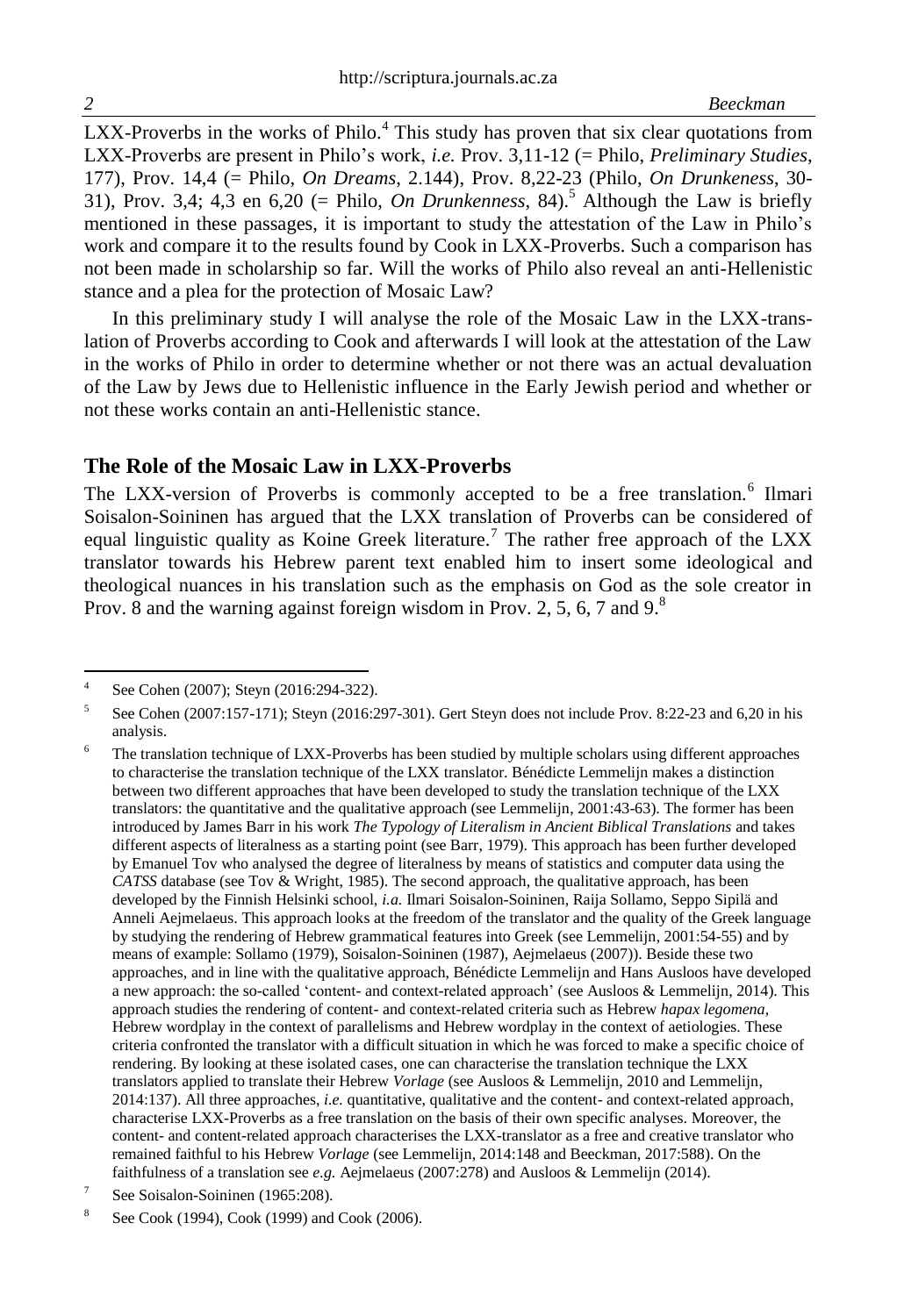http://scriptura.journals.ac.za

*An Indication of an Anti-Hellenistic Stance in LXX-Proverbs and the Works of Philo of Alexandria 3*

Johan Cook has written extensively on the LXX-translation of Proverbs. In his work he has also looked at the role of the Law in LXX-Proverbs. Against the opinion of scholars such as Dick, Gerleman and Hengel, Cook observes that the Law of Moses plays a prominent role in LXX-Proverbs.<sup>9</sup> According to him the role of the Law of Moses can be detected when looking at (1) the Hebrew and Greek lexemes used to denote the Law, (2) pluses in the Greek text that emphasise the role of the Law and (3) parallels with certain Jewish writings in relation to Prov. 28,4 (οἱ δὲ ἀγαπῶντες τὸν νόμον περιβάλλουσιν ἑαυτοῖς τεῖχος/ but those who love the law build a wall around themselves).<sup>10</sup>

- (1) The Hebrew lexeme ה ָורֹתּ is attested 12 times in LXX-Proverbs and is translated with different Greek lexemes: νόμος (7x), θεσμός (2x), λόγος (1x), ἔννομος (1x) and νόμιμα (1x).<sup>11</sup> Cook argues that when the singular form of νόμος, θεσμός and λόγος is used, the translator is referring to the Law of Moses.<sup>12</sup> When the plural of these nouns is used the translator wants to convey a different meaning, *i.e.* the teachings of the parents.<sup>13</sup>
- (2) In several passages the prominent role of the Law of Moses is attested. An example hereof is Prov. 9,10 and  $13.15$ :<sup>14</sup>

**10** ἀρχὴ σοφίας φόβος κυρίου, καὶ βουλὴ ἁγίων σύνεσις· **10a** τὸ γὰρ γνῶναι νόμον διανοίας ἐστὶν ἀγαθῆς· 10 תְּחָלֵת חַכְמָה יִרְאֵת יִהוָה וְדַעַת קַדֹּשֵׁים בְּינֵה: **10** The beginning of wisdom is the fear of the Lord, and counsel of the saints is understanding, **10a** for to know the law is the sign of a sound mind, **10** The fear of the Lord is the beginning of wisdom, and the knowledge of the holy is understanding. **15** σύνεσις ἀγαθὴ δίδωσιν χάριν, τὸ δὲ γνῶναι νόμον διανοίας ἐστὶν ἀγαθῆς, ὁδοὶ δὲ καταφρονούντων ἐν ἀπωλείᾳ. **15** שֵָֽ כֶל־טָֹ֭ וב יִּתֶ ן־חֵָ֑ן וְּ דֶ ַ֖רֶ ְך בֹגְּ דִ ַּ֣ ים אֵ יתָָֽ ן׃ **15** Sound discretion wins favor, and to know the law is the sign of a sound mind, but the ways of scorners end in destruction. **15** Good understanding giveth favour, but the way of transgressors is hard.

<sup>-&</sup>lt;br>9 See Cook (1999:448); ID. (2016:63-64).

<sup>10</sup> See Cook (1999:448).

 $11$  See Cook (1999:449).

<sup>&</sup>lt;sup>12</sup> See Cook (1999:449, 451). An exception is Prov. 4,2 (νόμος). See Cook (1999:451).

<sup>&</sup>lt;sup>13</sup> See Cook (1999:451).

<sup>&</sup>lt;sup>14</sup> The English translation from the LXX is based upon the NETS-translation of Proverbs made by J Cook. See Cook (2007:621-647). The English translation of the Hebrew text is taken form the King James Version.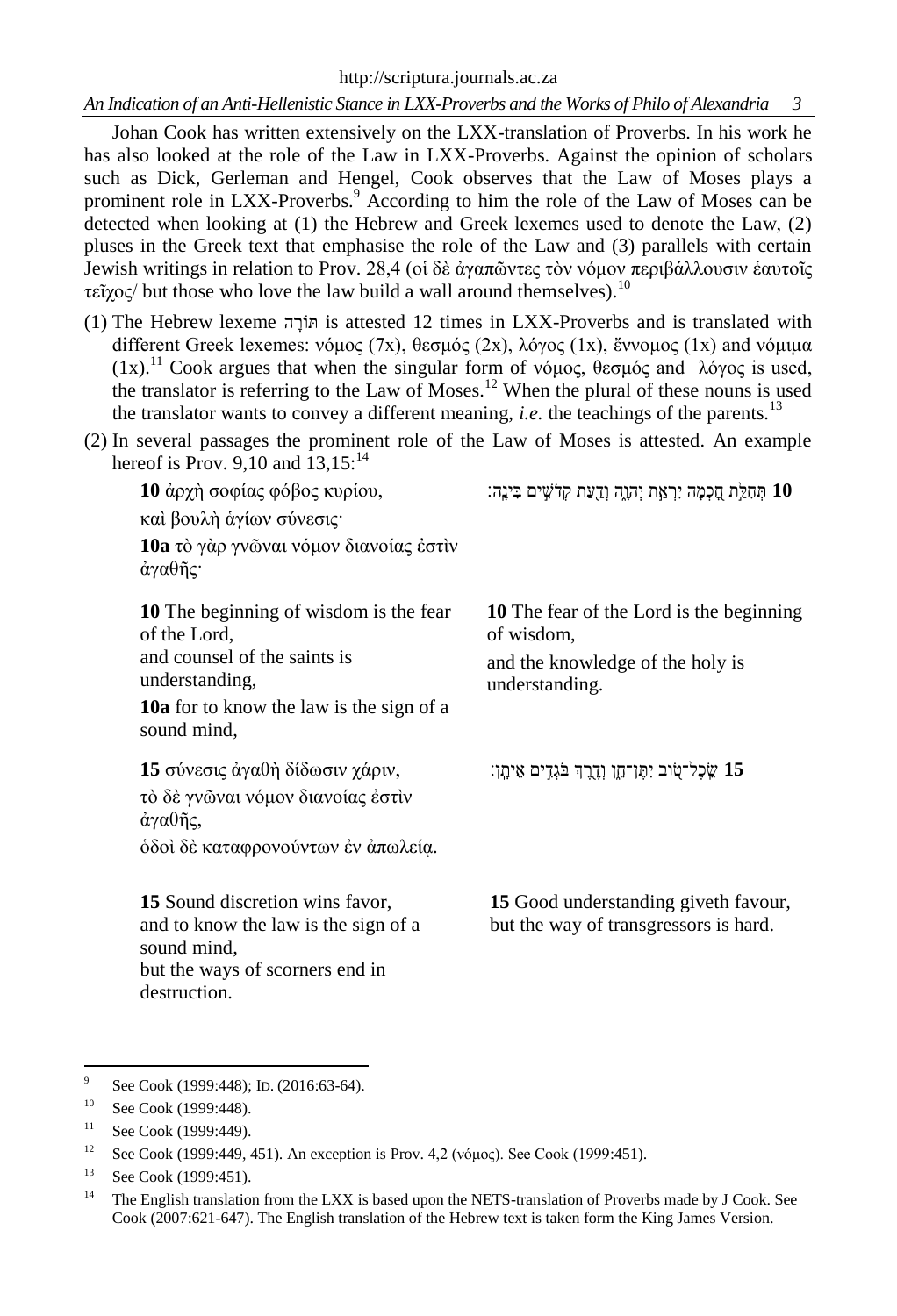The same plus is attested in both passages, namely τὸ γὰρ/δὲ γνῶναι νόμον διανοίας ἐστὶν ἀγαθῆς (and/for to know the law is the sign of a sound mind).<sup>15</sup> In Chapter 9, several warnings are being given against *i.a.* foreign wisdom and the devaluation of the Law.<sup>16</sup> This warning against the devaluation of the Law was an important feature of the ideology of the translator.<sup>17</sup> This is observed in Prov. 9,10 and 13,15 where he stressed the importance of the law.<sup>18</sup> Cook ascribes these pluses to the historical milieu of the provenance of LXX-Proverbs.<sup>19</sup> The LXX translation of Proverbs would have been written in a time where the influence of Hellenism was a threat to Jewish thought, which eventually led to a devaluation of the Torah by the Jews. $^{20}$  An example of an Alexandrian Jew who renounced his religion is Dositheos son of Drimylos.<sup>21</sup> Some information about Dositheos can be found in the apocryphal book 3 Maccabees 1,3:

[...] Dositheos, called the son of Drimylus, a Jew by race, [...] who later had abandoned the observance of the law and had become alienated from ancestral teachings.<sup>22</sup>

3Maccabees does not depict a positive picture of the Gentiles. The aim of 3 Maccabees is polemical, apologetic, hortatory and etiological.<sup>23</sup> N Clayton Croy writes: "The author exhorts readers to faithful adherence to the Torah, devotion to the Jerusalem temple, and resistance to the imposition of Gentile religious practices".<sup>24</sup> Taking the provenance of 3 Maccabees, *i.e.* Alexandria, into account, I want to argue, although cautiously, that it is possible that both LXX-Proverbs and 3 Maccabees reflect a similar context.<sup>25</sup>

(3) The LXX translator in Prov. 28,4 gives a specific interpretation of a central Jewish religious thought that is also present in Rabbinic literature; *i.e.* building a wall around the Torah: $^{26}$ 

οὕτως οἱ ἐγκαταλείποντες τὸν νόμον ἐγκωμιάζουσιν ἀσέβειαν, οἱ δὲ ἀγαπῶντες τὸν νόμον περιβάλλουσιν ἑαυτοῖς τεῖχος

so those who forsake the law praise impiety,

but those who love the law build a wall around themselves.

ֹעֹזֶבֵי תוֹרָה יִהָלְלִוּ רָשָׁע וְשֹׁמְרֵי תוֹרָה יִתְגְרוּ בָם:

They that forsake the law praise the wicked,

but such as keep the law contend with them.

 $15$ See Cook (1999:455). Cook correctly observes the difference in meaning between γάρ and δέ: 'the particle γάρ introduces a final clause, whereas δέ has a paratactical function'. See Cook (1999:455).

<sup>16</sup> See Cook (1999:456-457).

<sup>17</sup> See Cook (1999:457).

<sup>&</sup>lt;sup>18</sup> See Cook (1999:457).

<sup>19</sup> See Cook (1999:456).

<sup>&</sup>lt;sup>20</sup> See Cook (1993:397); ID. (1994:473-474); ID. (2005:77); ID. (2016:64).

<sup>&</sup>lt;sup>21</sup> See Modrzejewski (1995:56), Feldman (1993:82) and Feldman (2006:68-69). Modrzejeweski refutes the modern critique of the non-authenticity of 3 Maccebees 1,3. On the basis of an extensive analysis of multiple Greek papyri and a demotic document he comes to the conclusion that Dositheos son of Drimylos did exist. See Modrzejewski (1995:56-61).

<sup>&</sup>lt;sup>22</sup> See Croy (2006:3).

<sup>&</sup>lt;sup>23</sup> See Croy (2006:xix).

<sup>&</sup>lt;sup>24</sup> Croy (2006:xix).

<sup>&</sup>lt;sup>25</sup> See Croy (2006:xiii).

<sup>&</sup>lt;sup>26</sup> See Cook (1999:457); ID. (2005:75-76).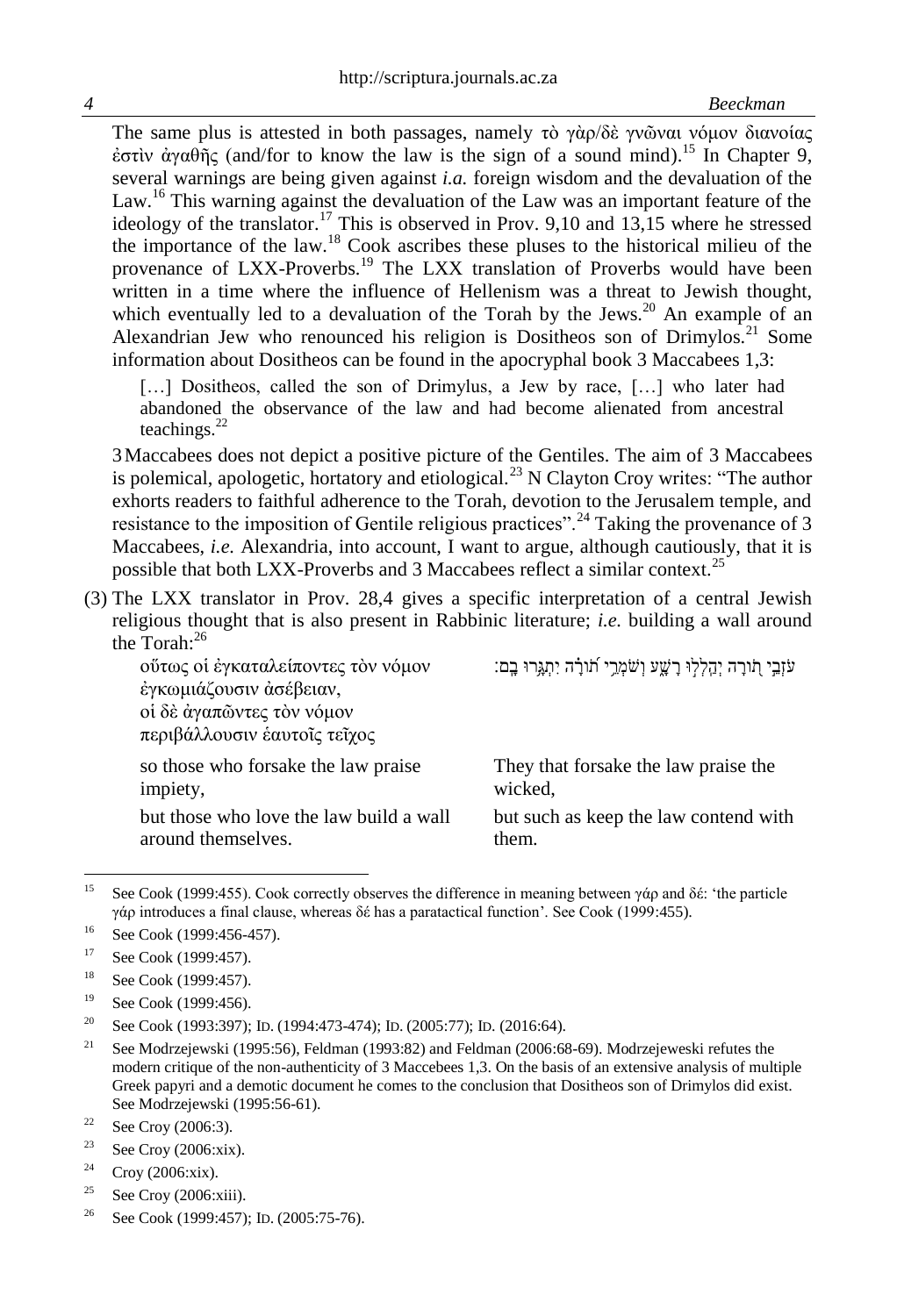*An Indication of an Anti-Hellenistic Stance in LXX-Proverbs and the Works of Philo of Alexandria 5*

This passage shows some similarities with other Jewish writings *i.e.* Mishna, Talmud and the Letter of Aristeas.<sup>27</sup> Pirkei Avot indicates that a wall is being built around the Torah:

Moses received the *Torah* from Sinai, and handed it down to Joshua, and Joshua to the elders, and the elders to the prophets, and the prophets delivered it to the men of the Great Synagogue. They said three things, "Be deliberate in judgment; raise up many disciples; and make a fence about the *Torah*".<sup>28</sup>

The same expression is found in Midrash Rabba (Num. 8:X):

From this you can infer that the Torah has put a fence about its ordinances. We have learned elsewhere: Be deliberate in judgement, raise up many disciples, and make a fence around the Torah. How shall a man make a fence round his own affairs in the same way as the Torah make a fence round hers?<sup>29</sup>

In the LXX version of Proverbs, however, another interpretation of this theological tradition is found: the righteous have to build a wall around themselves. <sup>30</sup> A similar interpretation can be found in the Letter of Aristeas § 139:

συνθεωρήσας οὖν ἕκαστα σοφὸς ὢν ὁ νομοθέτης, ὑπὸ θεοῦ κατεσκευασμένος εἰς ἐπίγνωσιν τῶν ἁπάντων, περιέφραξεν ἡμᾶς ἀδιακόποις χάραξι καὶ σιδηροῖς τείχεσιν, ὅπως μηθενὶ τῶν ἄλλων ἐθνῶν ἐπιμισγώμεθα κατὰ μηδέν, ἁγνοὶ καθεστῶτες κατὰ σῶμα καὶ κατὰ ψυχήν, ἀπολελυμένοι ματαίων δοξῶν, τὸν μόνον θεὸν καὶ δυνατὸν σεβόμενοι παῤ ὅλην τὴν πᾶσαν κτίσιν. $31$ 

Therefore the lawgiver, who was wise, contemplated each matter, being prepared by God for knowledge of all things, and he fenced us around with unbroken palisades and with iron walls so that we might not intermingle at all with other nations, being pure in both body and soul, having been set free from vain opinions, revering the only and powerful God above all of the entire creation<sup>32</sup>

The lawgiver that is mentioned in this passage and who has built the iron walls around the Jewish people is Moses.<sup>33</sup> Moses gave the Law, with moral regulations, to the Jewish people. This Law prohibited Jews to interfere with foreign nations. Cook and Wright recognise the shielding of Jews from pagans and other foreign nations.<sup>34</sup> According to Cook, this meaning is also conveyed in LXX-Proverbs.<sup>35</sup>

Drawing on these three arguments, Cook rightly concludes that the Law of Moses has been given a prominent role in LXX-Proverbs.<sup>36</sup> The LXX translator had a high regard for the Law and tried to convince his readers of the importance of this Law. According to Cook, the translator's target audience called the importance of the Law into question due to the influence of Hellenism.<sup>37</sup>

- <sup>35</sup> See Cook (1999:459).
- <sup>36</sup> See Cook (1999:459).

 $27$ See Cook (1999:458-459).

<sup>28</sup> Gorfinkle (2003). See also Cook (1999:458).

 $29$  Cook (1999:458).

<sup>30</sup> See Cook (1999:459).

<sup>31</sup> Meecham (1935:22).

<sup>32</sup> Wright (2015:257).

<sup>33</sup> See Wright (2015:264).

<sup>34</sup> See Cook (1999:459); Wright (2015: 264).

<sup>37</sup> See Cook (1999:459); ID. (1993:397); ID. (2015:76-77).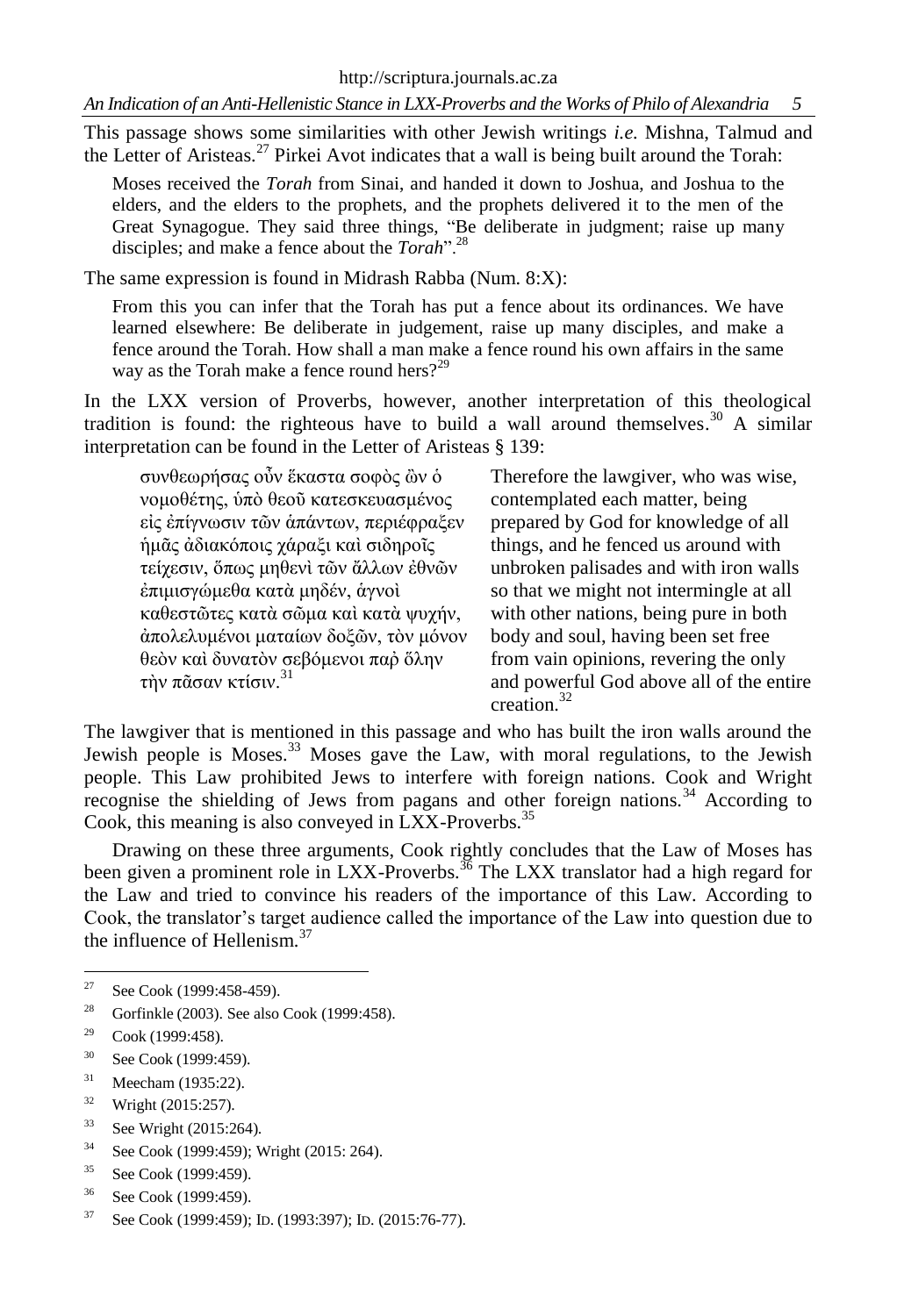## **The Role of the Mosaic Law in the Works of Philo of Alexandria**

The works of Philocontain abundant references to the Mosaic Law. One of those references is, according to Naomi Cohen, taken from LXX-Proverbs.<sup>38</sup> In Philo's *On Drunkenness* §84 we find the following text:

| καὶ προνοοῦ καλὰ ἐνώπιον κυρίου καὶ<br>άνθρώπων (Prov. 3,4)                                                                                                                                                                                                                                                |
|------------------------------------------------------------------------------------------------------------------------------------------------------------------------------------------------------------------------------------------------------------------------------------------------------------|
| Υἱέ, φύλασσε νόμους πατρός σου<br>καί μή άπώση θεσμούς μητρός σου·<br>(Prov. 6, 20)                                                                                                                                                                                                                        |
| υίὸς γὰρ ἐγενόμην κἀγὼ πατρὶ ὑπήκοος                                                                                                                                                                                                                                                                       |
| και άγαπώμενος έν προσώπω μητρός<br>(Prov. 4, 3)                                                                                                                                                                                                                                                           |
| and think of what is noble<br>in the sight of the Lord and of people.<br>(Prov. 3,4)<br>My son, keep your father's laws,<br>and do not forsake your mother's<br>precepts. (Prov. 6,20)<br>For I became a son, and I am obedient<br>to<br>my father and beloved in the eyes of my<br>mother (Prov. $4,3$ ). |
|                                                                                                                                                                                                                                                                                                            |

Cohen argues that the reference to Prov. 6,20 into Philo's *On Drunkenness* indicates Philo's emphasis to keep the Torah.<sup>40</sup> Cohen has a different understanding than Cook on the usage of the word νόμος in LXX-Proverbs. According to her, the noun νόμος denotes the Law of Moses, *i.e.* Torah.<sup>41</sup> She asserts this without taking into consideration the different usage of the number of the noun in LXX-Proverbs and the difference in meaning that comes with it as is observed by Cook.

The prominent role of the Law of Moses in the writings of Philo is also observed by John W Martens in his monograph *One God, One Law. Philo of Alexandria on the Mosaic and Greco-Roman Law.*<sup>42</sup> In contrast to Greek culture, Philo claims divine authorship for the Mosaic Law.<sup>43</sup> For Philo, the written Law of Moses is in harmony with the non-written

<sup>38</sup> See Cohen (2007:165-166).

<sup>39</sup> Cohen (2007:165).

<sup>40</sup> See Cohen (2007:166).

<sup>41</sup> See Cohen (2007:166).

 $42$  Martens (2003).

<sup>43</sup> See Martens (2003:95).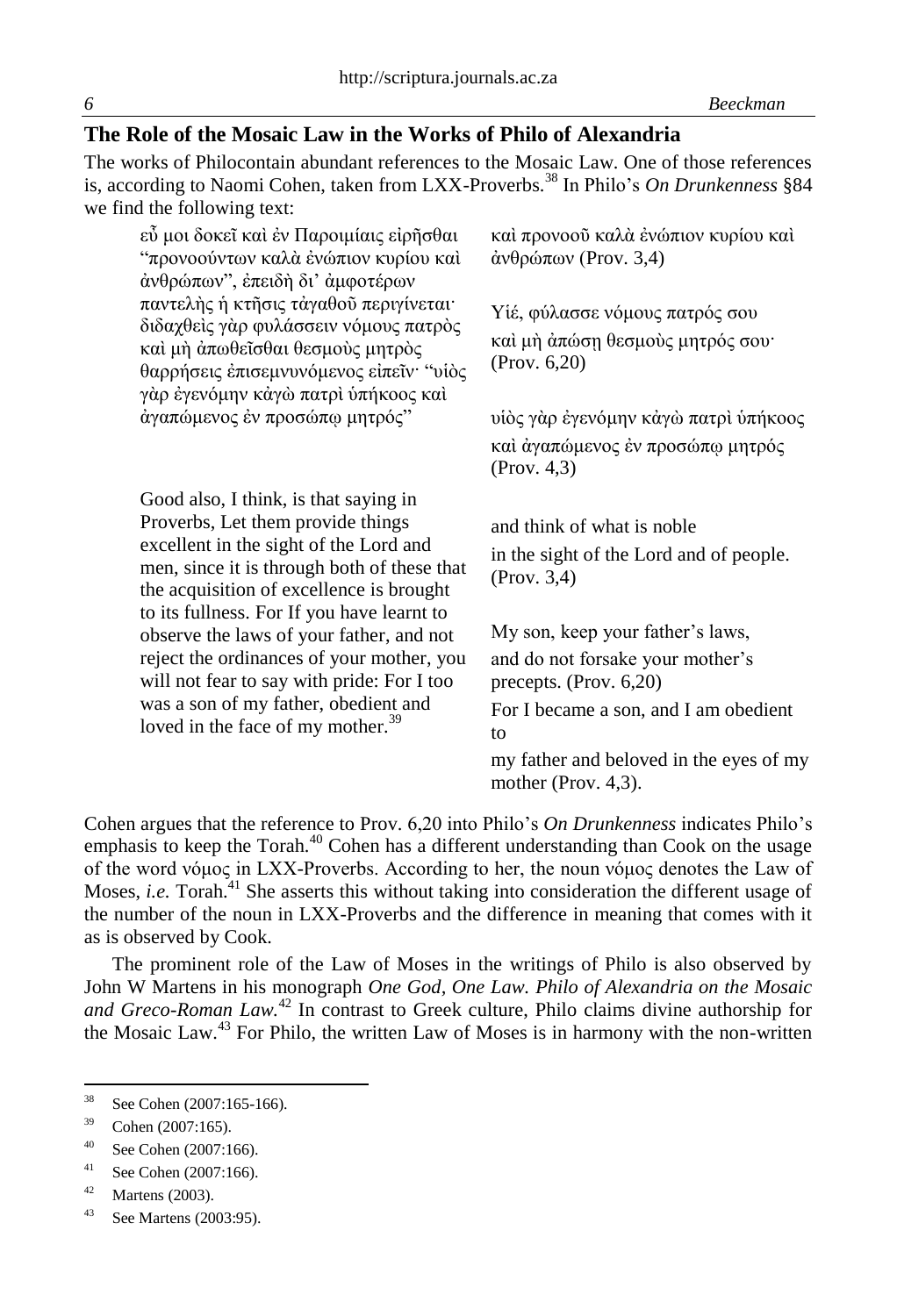http://scriptura.journals.ac.za

*An Indication of an Anti-Hellenistic Stance in LXX-Proverbs and the Works of Philo of Alexandria 7*

Law of Nature (νόμος φύσεως), which was the highest law in Philo's hierarchy of laws.<sup>44</sup> God created the Law of Nature and also gave the Law to Moses by divine power.<sup>45</sup> Although the Mosaic Law is a written law, it would be impossible to claim that the Law of Nature would contradict the Law of Moses.<sup>46</sup> There can be no contradictions between Mosaic and Natural Law since both laws are created or given by God. Any other written, material, law is not in line with the Law of Nature since they are not given by divine command.<sup>47</sup> In this respect Philo's respect for the Mosaic Law is clearly evident.<sup>48</sup> Martens asserts that the Law of Moses was so important for Philo that he rejected other codes of law that did not agree with the Law of Moses.<sup>49</sup>

The importance of the Law of Moses in the works of Philo can be seen as apologetic. Philo stressed the importance of Mosaic Laws in a time when Hellenistic thought was winning the hearts of many Jews that were confronted with Hellenism.<sup>50</sup> Although he was also tempted by foreign wisdom, Philo remained strong and remained loyal to his Jewish tradition.<sup>51</sup> He tried to elevate the role of the Mosaic Law by stressing its importance and trying to bring it to hesitating Jews and the Gentile pagan world.<sup>52</sup>

#### **Conclusion**

In this preliminary study I have analysed the role of the Law of Moses in LXX-Proverbs and the works of Philo of Alexandria. Special attention has been given to the question whether or not these texts reveal a context where the Mosaic Law was devaluated by Jews and whether or not these works show an anti-Hellenistic stance.

Cook has indicated that the Law of Moses played a prominent role in the ideology of LXX-Proverbs. The LXX translator of Proverbs tried to convince his readers of the impor-tance of the Mosaic Law by (a) adding τὸ γὰρ/δὲ γνῶναι νόμον διανοίας ἐστὶν ἀγαθῆς (and/for to know the law is the sign of a sound mind) in Prov. 9,10 and Prov. 13,15 and (b) by interpreting a famous Jewish religious thought, *i.e.* the building of a wall around the Torah to the exhortation for righteous people to build a wall around themselves to shield themselves from foreign wisdom (Prov. 28,4). The target audience of LXX-Proverbs was thus tempted by foreign wisdom and this led to the devaluation of the Law. This was a tendency to which the LXX translator reacted in his translation of Proverbs. An example of a Jew who renounced his religion and embraced Greek ideology and culture can be found in 3 Maccabees. This book informs us about a Jew called Dositheos, son of Drimylos, who abandoned the observance of the law. Looking at the aim and the provenance of the book, I deem it likely that it was written in the same context as LXX-Proverbs. However, further research should be conducted on the relationship between both books.

Also in Philo the prominent role of the Law of Moses can be observed. Philo argues that the Law of Moses is close to the Law of Nature. Both are created by God: the one is a

 $44$ <sup>44</sup> See Martens (2003:96).

See Martens (2003:97).

<sup>46</sup> See Martens (2003:97).

<sup>47</sup> See Martens (2003:98).

<sup>48</sup> See Martens (2003:95).

<sup>49</sup> See Martens (2003:99-100).

<sup>50</sup> See Martens (2003:159).

<sup>51</sup> See Cohen (2007:162-163).

<sup>52</sup> See Cohen (2007:164).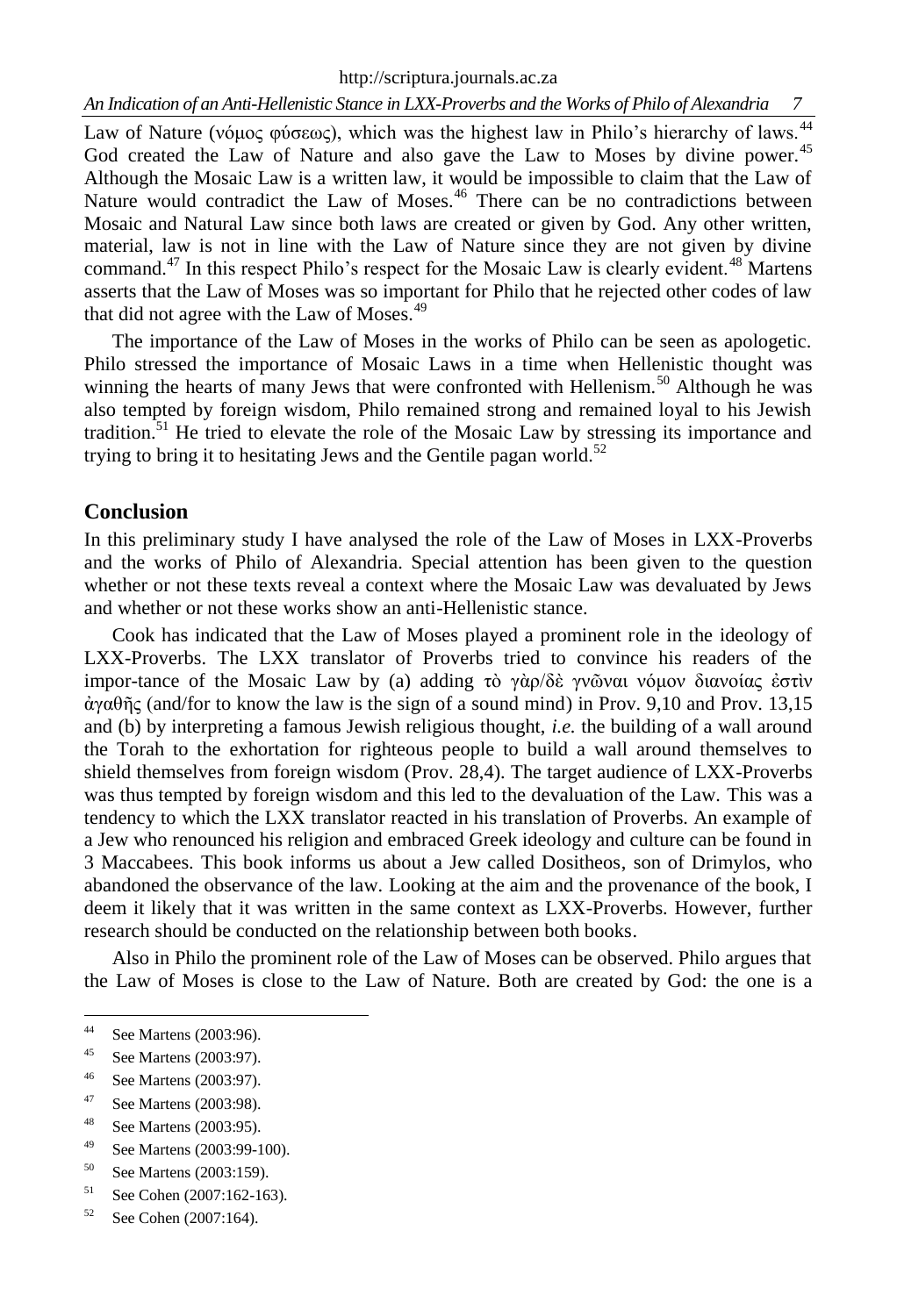written law given to Moses on Sinai, the other one came into existence during the creation of the world and dwells in nature itself. Contrary to Greek laws, the Law of Moses is thus of divine origin. Therefore, Philo rejects the Greek laws that do not correspond with the Mosaic Law. This means that Greek laws that are in harmony with the Torah are not being devaluated. In this respect we can trace on the one hand a call for Jews to keep the Law of Moses, on the other hand to merge this Law with some Greek laws that correspond with it. This way we can observe an anti-Hellenistic stance in Philo but on the other hand also a positive evaluation of certain aspects of Greek culture that do not harm Jewish religion and/or culture. In contrast to the context wherein the LXX-translation was made, Philo's context was less hostile towards Hellenism.

Having analysed these two ancient Jewish-Hellenistic sources I conclude that these works were indeed written in a context wherein Hellenistic thought challenged Jewish religion. It is known that some Jews, such as Dositheos son of Drimylos, were tempted by Hellenistic thought and no longer kept the laws as prescribed by the Law of Moses. Both Philo and the LXX translator of Proverbs warned their readers against the devaluation of the Torah by Hellenistic thought by putting the Mosaic Law in a prominent position. In a way we can detect an anti-Hellenistic inclination both in LXX-Proverbs and Philo although Philo is more tolerant towards Greek influences that do not damage Jewish culture/religion. This strengthens the hypothesis of Cook that LXX-Proverbs would have been written two centuries earlier than Philo.

In this limited study I only looked at the LXX of Proverbs and the writings of Philo and briefly touched upon 3 Maccabees. Still, there is other Early Jewish literature that needs to be analysed, *e.g.* Sentences of Pseudo-Phocylides, Josephus' works, Letter of Aristeas, *etc.* Will further research on other Early Jewish literature exhibit the same anti-Hellenistic stance or will these sources be more welcoming toward Hellenistic culture?

# **BIBLIOGRAPHY**

- Aejmelaeus, A 2007. "The Significance of Clause Connectors in the Syntactical and Translation-Technical Study of the Septuagint," in Aejmeleus, A (ed.). *On the Trail of the Septuagint Translators. Collected Essays*. CBET 50; Leuven – Parijs – Dudley: Peeters, 43-57.
- Ausloos, H & Lemmelijn, B 2010. "Content-Related Criteria in Characterising the LXX Translation Technique," in Kraus, W, Karrer, M & Meiser, M (eds.). *Die Septuaginta. Texte, Theologien und Einflüsse.* WUNT 252; Tübingen: Mohr Siebeck, 356-376.
- Ausloos, H & Lemmelijn, B 2014. "Faithful Creativity Torn between Freedom and Literalness in the Septuagint's Translations." *JNSL* 40/2:53-69.
- Barr, J 1979. *The Typology of Literalism in Ancient Biblical Translation*. MSU 15; Göttingen: Vandenhoeck & Ruprecht.
- Beeckman, B 2017. "Trails of Different Vorlagen and A Free Translator in Proverbs. A Text-Critical Analysis of Prov. 16:1-7." in *OTE* 30/3:571-591.
- Cohen, NG 2007. *Philo's Scriptures. Citations from the Prophets and Writings.* SJSJ 123; Leiden – Boston: Brill.
- Cook, J 1993. "The Dating of Septuagint Proverbs." *ETL* 69/4:383-399.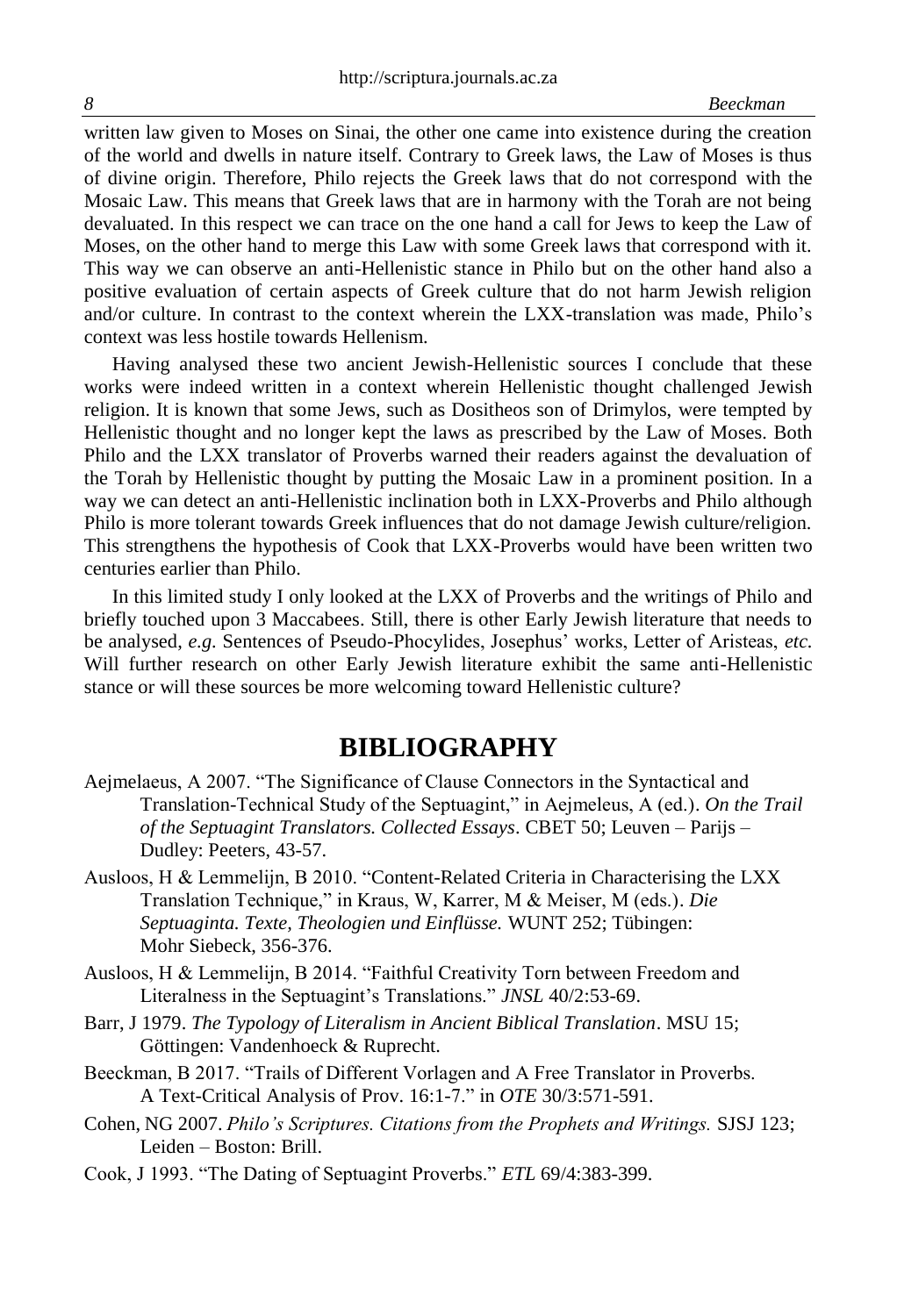*An Indication of an Anti-Hellenistic Stance in LXX-Proverbs and the Works of Philo of Alexandria 9*

- Cook, J 1994. "ע ַרָז ה ָש ִא) Proverbs 1-9 Septuagint). A Metaphor for Foreign Wisdom?" *ZAW*  106/3:458-476.
- Cook, J 1999. "The Law of Moses in Septuagint Proverbs," *VT* 49/4:448-461.
- Cook, J 2005. "Theological/ideological Tendenz in the Septuagint. LXX Proverbs a Case Study," in García Martíinez, F & Vervenne, M (eds.). *Interpreting Translation. Studies on the LXX and Ezekiel in Honour of Johan Lust*. Leuven: University Press, 65-79.
- Cook, J 2006. "Exegesis in the Septuagint of Proverbs," in Neimann, HM & Augustin, M (eds.) *Stimulation from Leiden. Collected Communications to the XVIIIth Congress of the International Organisation for the Study of the Old Testament, Leiden 2004*. BEATAJ 54; Frankfurt am Main: Peter Lang, 187-198.
- Cook, J 2007. "Proverbs," in Pietersma, A & Wright, BG (eds.). *A New English Translation of the Septuagint. And the Other Greek Translations Traditionally Included Under That Title*. New York, NY; Oxford: Oxford University Press, 621-647.
- Cook, J 2016. "The Provenance of the Septuagint A Case Study of LXX Proverbs, LXX Job and 4 Maccabees," in Kreuzer, S *et al.* (eds.). *Die Septuaginta. Orte und Intentionen.* WUNT 361; Tübingen: Mohr Siebeck, 59-77.
- Croy, NC 2006. *3 Maccabees*. SCS; Leiden: Brill.
- Feldman, LH 1993. *Jew and Gentile in the Ancient World. Attitudes and Interactions from Alexander to Justinian*. Princeton: Princeton University Press.
- Feldman, LH 2006. *Judaism and Hellenism Reconsidered.* SJSJ 107; Leiden – Boston: Brill.
- Gorfinkle, JI 2003. "The Sayings of the Jewish Fathers. Pirkei Abot." Accessed 21.04.2017: [http://www.gutenberg.org/cache/epub/8547/pg8547-images.html.](http://www.gutenberg.org/cache/epub/8547/pg8547-images.html)
- Lemmelijn, B 2001. "Two Methological Trails in Recent Studies on the Translation Technique of the Septuagint," in Sollamo, R & Sipilä, S (eds.). *Helsinki Perspectives. On the Translation Technique of the Septuagint*. PFES 82; Göttingen: Vandenhoeck & Ruprecht, 43-63.
- Lemmelijn, B 2014. "The Greek Rendering of Hebrew Hapax Legomena in LXX Proverbs and Job. A Clue to the Question of a Single Translator?" in Law, TM, De Troyer, K & Liljeström, M (eds.) *In the Footsteps of Sherlock Holmes. Studies in the Biblical Text in Honour of Anneli Aejmelaeus.* CBET 72; Leuven – Parijs – Walpole: Peeters, 133-150.
- Martens, JW 2003. *One God, One Law. Philo of Alexandria on the Mosaic and Greco-Roman Law*. SPhAMA 2; Leiden – Boston: Brill.
- Meecham, HG 1935. *The Letter of Aristeas. A Linguistic Study with Special Reference to the Greek Bible*. Manchester: Manchester University Press.
- Modrzejewksi, JM 1995. *The Jews of Egypt. From Ramses II to Emperor Hadrian*. Princeton: Princeton University Press.
- Rajak, T 2001. "Judaism and Hellenism Revisited," in Rajak, T (ed.) *The Jewish Dialogue with Greece and Rome. Studies in Cultural and Social Interaction*. AGAJU 48; Leiden – Boston – Köln: Brill, 3-10.
- Rajak, T 2009. *Translation and Survival. The Greek Bible of the Ancient Jewish Diaspora*. Oxford: University Press.